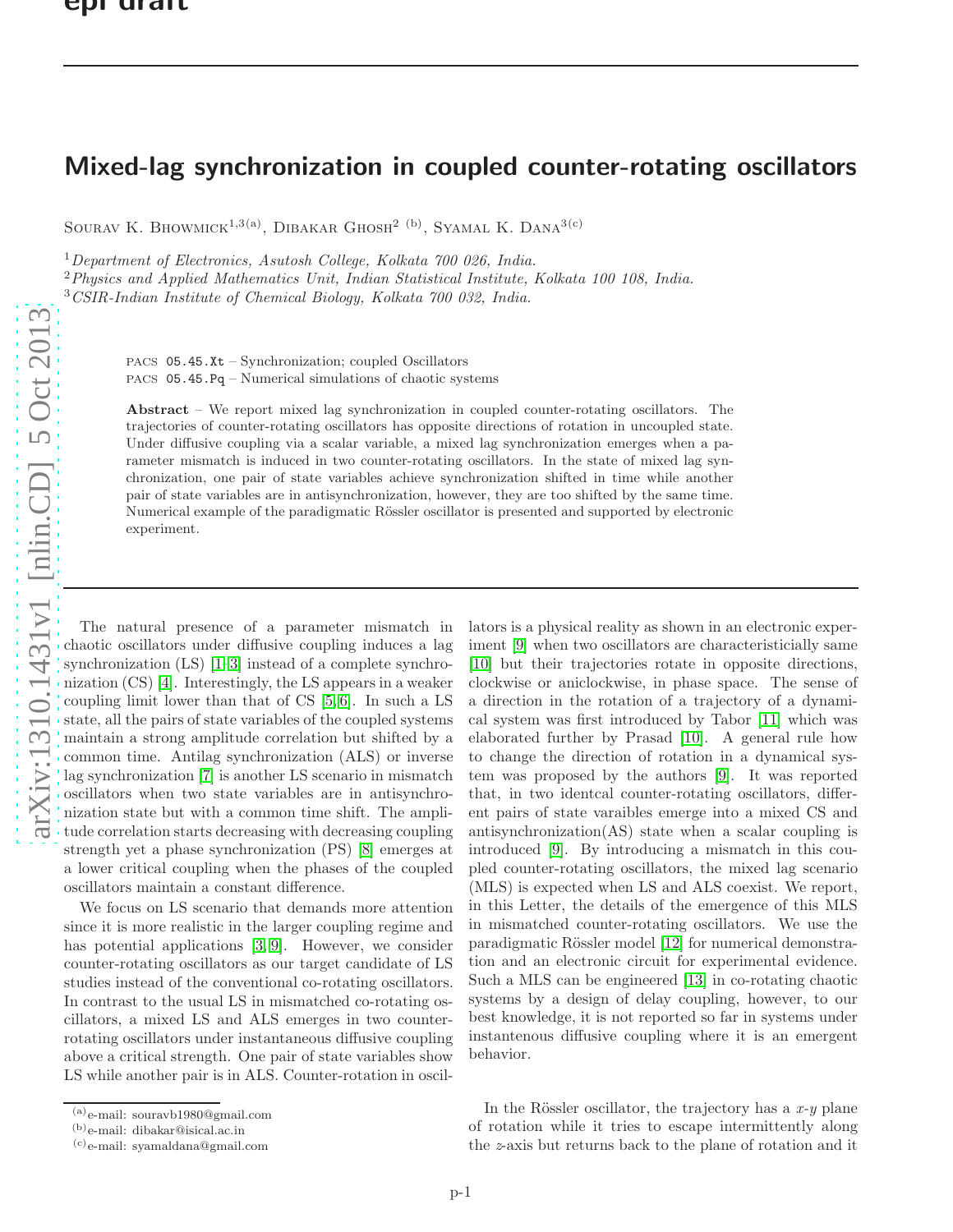repeats. The Rössler system may be described by,

$$
\dot{x} = Ax + f(x) + C, \qquad x \in \Re^3 \tag{1}
$$

where  $A$  is a  $3\times 3$  constant matrix and represents the linear part of the system,  $f: \mathbb{R}^3 \to \mathbb{R}^3$  contains the nonlinear part of the system, and C is a  $3 \times 1$  constant matrix.

By giving a spatial rotation of the Euler angle of the A matrix, a change of direction of the trajecrory of a dynamical system is incorporated [\[9\]](#page-3-7). Two counter-rotating Rössler oscillators are thereby obtained [\[9\]](#page-3-7) and described with a scalar coupling,

$$
\begin{aligned}\n\dot{x}_i &= -\omega_i y_i - z_i + \epsilon (x_j - x_i) \\
\dot{y}_i &= \omega_i x_i + a y_i \\
\dot{z}_i &= b + z_i (x_i - c)\n\end{aligned} \tag{2}
$$



Fig. 1: Time series for LS between state variable  $x_1$  and  $x_2$ and ALS between state variables  $y_1$  and  $y_2$  with  $\epsilon = 0.2$ . Other parameters are unchanged.

where  $i, j = 1, 2, i \neq j$  represent two oscillators,  $\omega_1 =$  $\omega + \Delta \omega$ ,  $\omega_2 = -(\omega - \Delta \omega)$  and  $\epsilon$  is the coupling strength and,  $\omega = 0.97, \Delta\omega = 0.02, a = 0.165, b = 0.2$  and  $c =$ 10. A change in the sign of  $\omega_{1,2}$  parameters effectively introduce the necessary change in the Euler angle to create counter-rotations in the system. One might not confuse here with a negative frequency since  $\omega$  parameter is the representative frequency of the Rössler system. It may be a different parameter not related to frequency for another system which is explained, in detail, in ref. [\[9\]](#page-3-7).

Two identical counter-rotating oscillators ( $\Delta \omega = 0$ ) emerge into a mixed synchronization (MS) state [\[9\]](#page-3-7) where the directly coupled variables of the plane of rotation emerge into a CS state and other variables into an AS state. For the Rössler oscillator, the plane of rotation is  $x - y$  and when two identical counter-rotating Rössler oscillators are coupled via the x variables, the  $(x_1, x_2)$ -pair of variables emerge into CS and the  $(y_1, y_2)$ -pair of variables into AS. Now for an induced mismatch in  $\omega$ , a MLS



Fig. 2: Synchronization manifold of the coupled system on the plane  $x_2$  vs.  $x_1$  and  $y_2$  vs.  $y_1$  and delayed version plot  $x_2$  vs.  $x_1(t - \tau_s)$  and  $y_2$  vs.  $y_1(t - \tau_s)$  for coupling  $\epsilon = 0.2$  a regime with lag synchronization with  $\tau_s = 0.21$ .

state emerges when a LS is found in the  $(x_1, x_2)$ -pair of variables and ALS in the  $(y_1, y_2)$ -pair of variables as shown in Fig. 1. The time series of  $(x_1, x_2)$ - and  $(y_1, y_2)$ - pair of variables are shown in Fig. 1(a) and 1(b) respectively. The  $x_1(t)$  and  $y_1(t)$  are plotted in solid blue lines and  $x_2(t)$ and  $y_2(t)$  in dotted red lines. In Fig. 2,  $x_1(t)$  vs.  $x_2(t)$ and  $y_1(t)$  vs.  $y_2(t)$  plots are shown which reveals LS and ALS respectively. This is confirmed when similar plots are made with an appropriate time shift  $\tau_s$  in the  $x_2(t)$ and the  $y_2(t)$  variables in Fig. 2(c) and 2(d) respectively. This time shift is estimated by using a cross-correlation measure.

A cross-correlation measure  $\rho$  [\[14\]](#page-3-12) is used here to identify the largest correlation between any pair of time series, say  $x_1(t)$  and  $x_2(t)$ , for varying time shift  $\tau$ ,

$$
\rho_{x_1 x_2} = \frac{< [x_1(t)x_2(t-\tau)]>}{[< x_1(t)^2 > x_2(t)^2>]^{\frac{1}{2}}}
$$
\n<sup>(3)</sup>

where  $\langle . \rangle$  means a time average. The cross-correlation measure shows a largest maximum at a critical  $\tau = \tau_s$ value.

As mentioned in ref. [\[15\]](#page-3-13), the lag time for all the pairs of variables is identical in a LS state; they have a common time shift which is also found true for the counter-rotating oscillators. For the estimation of cross-correlation between  $y_1$  and  $y_2$  which shows ALS, an inverse of one of the y variables is considered for the Rössler oscillator. The crosscorrelation plot between  $x_1$  and  $x_2$  is shown in Fig. 3 for a coupling strength  $\epsilon = 0.2$ . At  $\tau = \tau_s = 0.21$ , the correlation plot shows a largest maximum that estimates the time shift between the related state variables. An identical time shift is found between  $y_1$  and  $y_2$ . For the z variables, the time shift is also identical but not shown here.

The average frequency difference as well as the lyapunov exponents of the coupled counter-rotating oscillators is estimated with varying coupling strength for identification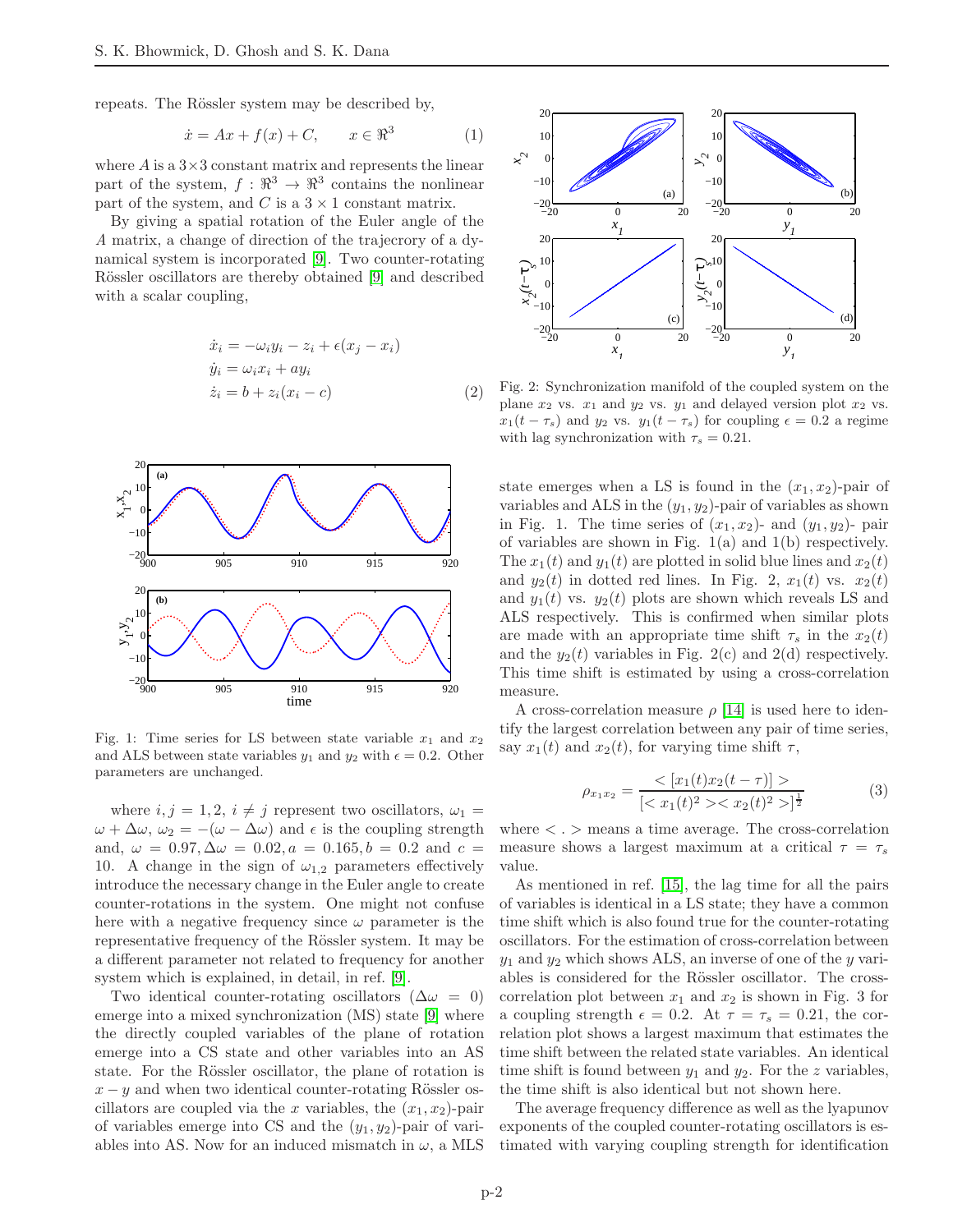

Fig. 3: Cross-corelation between (a)  $(x_1, x_2)$  and (b)  $(y_1, -y_2)$ . A closer view of the largest maximum of  $\rho$  for pairs of variables (c)  $(x_1, x_2)$ , (d)  $(y_1, y_2)$ . For both the cases  $\tau_s = 0.21$ .

of the critical coupling for a stable MLS. A mixed phase synchronization (MPS) is first identified for a critical coupling  $\epsilon = 0.04$  as shown in Fig. 4 when the average frequency difference goes to zero. The average frequency of an oscillator is estimated from a scalar variable or a time series  $[16, 17]$  $[16, 17]$  for a long run. In Fig.  $4(a)$ , we plot the average frequency differences of the  $(x_1, x_2)$ -variables (in blue lines) which are in inphase and, the  $(y_1, y_2)$ -variables (in red lines) those are in antiphase. However, the MLS is not recognizble from the average frequency differene plot. For this, the first four lyapunov exponents of the coupled counter-rotating oscillator are plotted in Fig. 4(b) which shows two positive values and two zeros for small coupling. At  $\epsilon = 0.04$ , one zero exponent moves to a negative value indicating the onset of MPS in a similar manner the PS emerges in co-rotating oscillators [\[15\]](#page-3-13). At a larger coupling  $\epsilon = 0.12$ , one positive lyapunov exponent becomes zero and the second zero exponent becomes negative which usually indicates an onset of LS [\[1,](#page-3-0)[18,](#page-3-16)[19\]](#page-3-17) and, in our case, it is an emergence of a MLS state.

Now we present an experimental verification of this MLS scenario using an electronic analog of the piecewise Rössler [\[20\]](#page-3-18) model,

$$
\begin{aligned}\n\dot{x} &= -\alpha x - \omega \beta y - \lambda z \\
\dot{y} &= \omega x + \gamma y - 0.02z \\
\dot{z} &= g(x) - z\n\end{aligned} \tag{4}
$$

where

$$
g(x) = 0
$$
 if  $x \le 3$   
=  $\mu(x-3)$  if  $x \ge 3$ 

We construct two counter-rotating circuits of the piecewise linear Rössler model as detailed in ref. [\[9\]](#page-3-7). For counter rotation, we cosider  $\omega = \pm 1$  and other parameters are  $\alpha =$  $0.05, \beta = 0.5, \lambda = 1.0, \mu = 7, \gamma = 0.204$ . The mismatch is



Fig. 4: (a) Average frequency difference of  $(x_1, x_2)$  and  $(y_1, y_2)$ in blue lines and red lines respectively. (b) Four lyapunov exponents are plotted with coupling strength. Average frequency difference becomes zero (a) at  $\epsilon = 0.04$  when one zero lyapunov exponent (green line) also becomes negative (b). At a larger coupling  $\epsilon = 0.12$ , one positive exponent (red line) becomes zero and the second zero exponent (black line) moves to a negative value.

given in parameter  $\beta$ . For two oscillators, the value of  $\beta$ are 0.5 and 0.45.



Fig. 5: (Color online) Oscilloscope pictures: lag synchronization between  $x_1(t)$  and  $x_2(t)$  in upper panel, antilag synchronization between  $y_1(t)$ ,  $y_2(t)$  in middle panel. Lag synchronization is confirmed in  $x_1(t)v s.x_2(t)$  plot (left lower panel) and antilag in  $y_1(t) \nu s \cdot y_2(t)$  plot (right lower panel).

Figure 5 (oscilloscope pictures) shows experimental evidence of the MLS. The oscilloscope pictures (Yokogawa DL 9140, 4-channel, 1GHz, 5 GS/s) show pairs of time series,  $(x_1(t), x_2(t))$  and  $(y_1(t), y_2(t))$  in upper panel and middle panel respectively which are in in-phase and antiphase state but with a time shift. The phase plane plot of  $(x_1(t)v s.x_2(t))$  and  $(y_1(t)v s.y_2(t))$  are shown in the lower